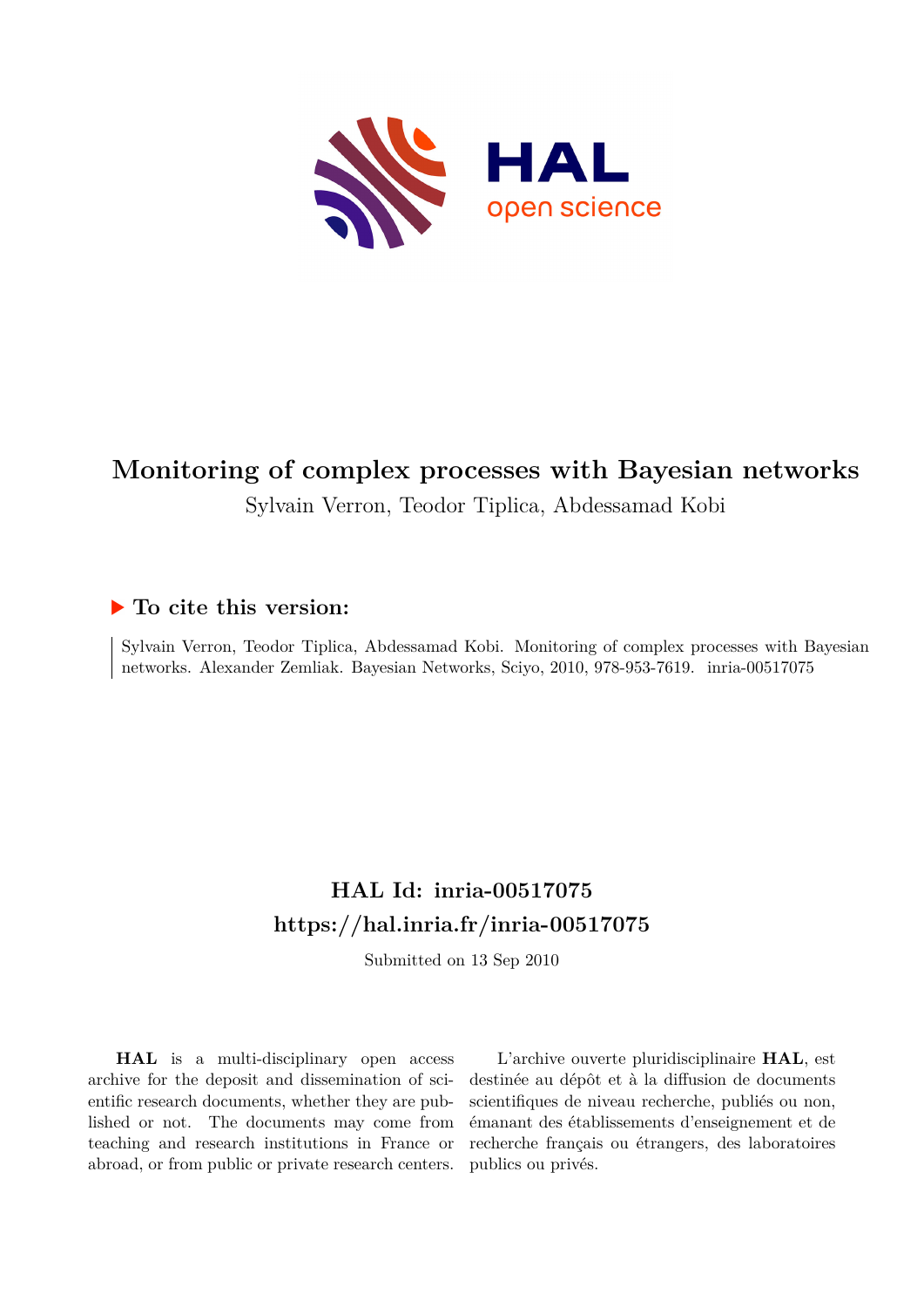# **Monitoring of complex processes with Bayesian networks**

Sylvain Verron, Teodor Tiplica and Abdessamad Kobi *LASQUO/ISTIA - University of Angers France*

## **1. Introduction**

Industrial processes are more and more complex and include a lot of sensors giving measurements of some attributes of the system. A study of these measurements can allow to decide on the correct working conditions of the process. If the process is not in normal working conditions, it signifies that a fault has occurred in the process. If no fault has occurred, thus the process is in the fault-free case. An important research field is on the Fault Detection and Diagnosis (FDD) (Isermann (2006)). The goal of a FDD scheme is to detect, the earliest possible, when a fault occurs in the process. Once the fault has been detected, the other important step is the diagnosis. The diagnosis can be seen as the decision of which fault has appeared in the process, what are the characteristics of this fault, what are the root causes of the fault.

One can distinguish three principal categories of methods for the FDD (Chiang et al. (2001)): the knowledge-based approach, the model-based approach and the data-driven approach. The knowledge-based category represents methods based on qualitative models (FMECA - Failures Modes Effects and Critically Analysis; Fault Trees; Decision Trees; Risk Analysis) (Stamatis (2003); Dhillon (2005)). For the model-based methods, an analytical model of the process is constructed based on the physical relations governing the process (Patton et al. (2000)). The model gives the normal (fault free) value of each sensor or variable of the system for each sample instant, then residuals are generated (residuals are the differences between measurements and the corresponding reference values estimated with the model of the faultfree system). If the system is fault free, residuals are almost nil, and so their evaluations allow to detect and diagnose a fault. Theoretically, the best methods are the analytical ones, but the major drawback of this family of techniques is the fact that a detailed model of the process is required in order to monitor it efficiently. Obtaining an effective detailed model can be very difficult, time consuming and expensive, particularly for large-scale systems with many variables. The last category of methods are the process history (or data-driven) methods (Venkatasubramanian et al. (2003)). These techniques are based on rigorous statistical developments of process data. In literature, we can find many different data-driven techniques for FDD. For the fault detection of industrial processes many methods have been submitted: univariate statistical process control (Shewhart charts) (Montgomery (1997)), multivariate statistical process control (*T* <sup>2</sup> and Q charts) (Westerhuis et al. (2000)), and some Principal Component Analysis (PCA) based techniques (Jackson (1985)). Kano et al. (2002) make comparisons between these different techniques. For the fault diagnosis techniques we can cite the book of Chiang et al. (2001) which presents a lot of them (PCA based techniques, Fisher Discriminant Analysis, PLS based techniques, etc).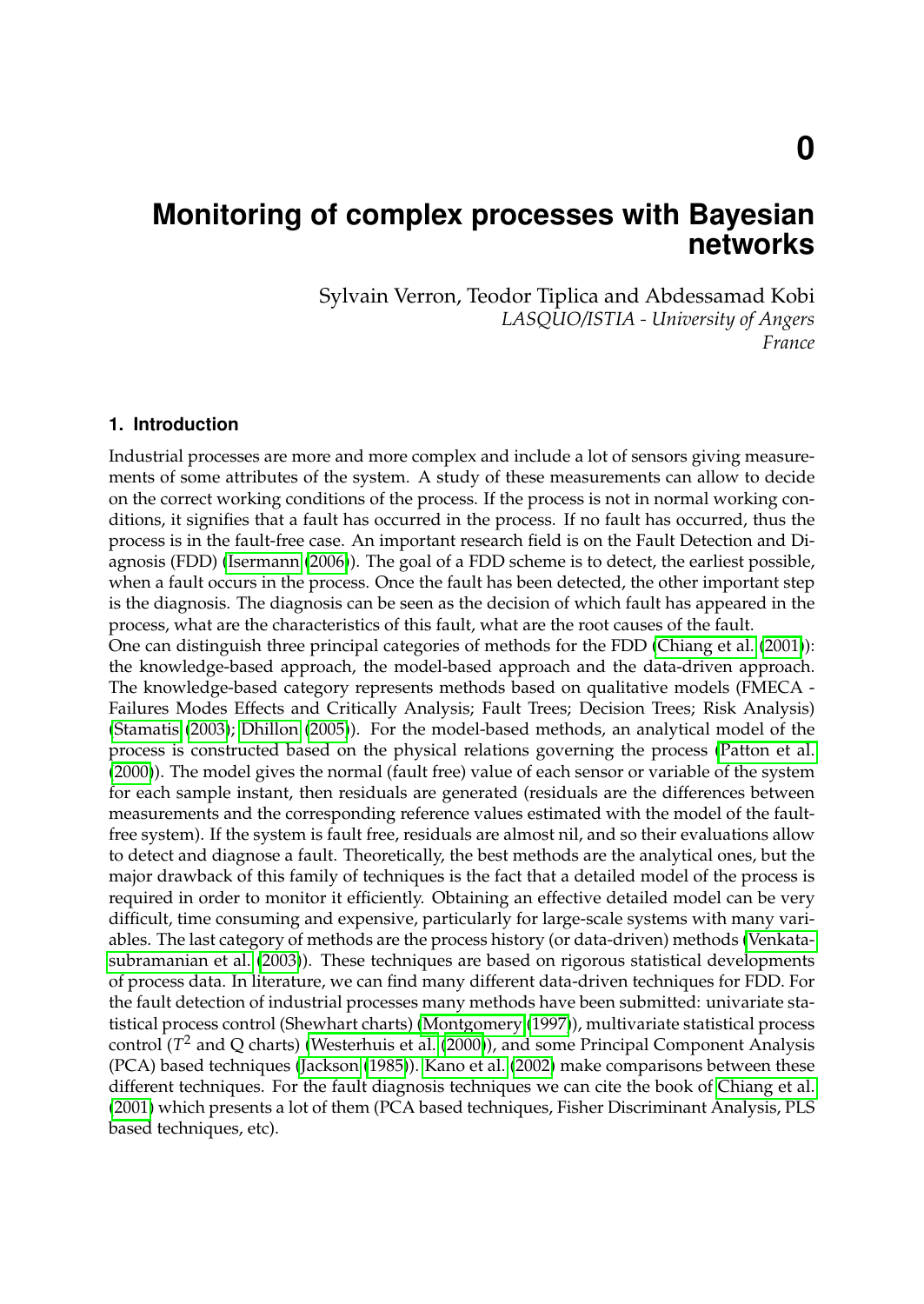The purpose of this article is to present application of a promising tool for the Fault Detection and Diagnosis: the Bayesian network. The aim of the paper is to demonstrate that some FDD techniques can be modeled very simply in a Bayesian network, with very good performances. The article is structured in the following manner. In section 2, we introduce different notions (theoretical and practical) about Bayesian network. The section 3 presents how to model multivariate control charts in a Bayesian network, in order to make an effective way for the fault detection by the Bayesian network. In the same way, section 4 presents the modeling of discriminant analysis by Bayesian network for fault diagnosis of systems. The section 5 presents an evaluation of the proposed method for detection and diagnosis of faults on the benchmark Tennessee Eastman Problem. Finally, we conclude on this method and present some perspectives.

## **2. Bayesian network**

A Bayesian Network (BN) (Pearl (1988)) is a probabilistic graphical model where each variable is a node. Edges of the graph represent dependences between linked nodes. A formal definition of Bayesian network (Jensen (1996)) is a couple {**G, P**} where:

- ${G}$  is a directed acyclic graph, whose nodes are random variables  $\boldsymbol{X} = \{X_1, X_2, ..., X_n\}$  and whose missing edges represent conditional independences between the variables,
- ${P}$  is a set of conditional probability distributions (one for each variable):  $P =$  $\{p(X_1|pa(X_1)),..., p(X_n|pa(X_n))\}$  where  $p(X_i|pa(X_i))$  is a table defined by  $p(X_i =$ *x j*  $\int_{i}^{j} |pa(X_{i})| \text{ with } x_{i}^{j}$ *i*∈ *Dom*(*X<sub>i</sub>*) = *x*<sup>1</sup><sub>*i*</sub>, *x*<sup>2</sup><sub>*i*</sub></sup>, ..., *x*<sup>*n<sub>i</sub>*</sup> where *Dom*(*X<sub>i</sub>*) is the set of modalities of variable  $X_i$  and  $n_i$  is the number of these modalities. The joint probability should read like the following equation:

$$
p(x) = \prod_{i=1}^{n} (X_i | pa(X_i))
$$
 (1)

with  $x = (x_1^{j_1}, x_2^{j_2}, ..., x_n^{j_n}).$ 

Theoretically, variables *X*<sup>1</sup> ,*X*2,. . .,*X<sup>n</sup>* can be discrete or continuous. However, in practice, for exact computation, only the discrete and the Gaussian case can be treated. Such a network is often called Conditional Gaussian Network (CGN). In this context, to ensure availability of exact computation methods, discrete variables are not allowed to have continuous parents (see Lauritzen & Jensen (2001); Madsen (2008)).

In concrete terms, the conditional probability distribution is described for each node by his Conditional Probability Table (CPT). In a CGN, three cases of CPT can be found. The first one is for a discrete variable with discrete parents. For example, we take the case of two discrete variables *A* and *B* of respective dimensions *a* and *b* (with *a*<sup>1</sup> , *a*2,. . ., *a<sup>a</sup>* the different modalities of *A*, and  $b_1$ ,  $b_2$ ,...,  $b_b$  the different modalities of *B*). If *A* is parent of *B*, then the CPT of *B* is represented in table 1.

As we can see, the utility of the CPT is to condense the information about the relations of *B* with his parents. We can denote that the dimension of this CPT (number of conditional probabilities) is  $a \times b$ . In general the dimension of the CPT of a discrete node (dimension *a*)

with *p* parents (discrete)  $Y_1, Y_2, \ldots, Y_p$  (dimension  $y_1, y_2, \ldots, y_p$ ) is  $a \times \prod^p p$ ∏ *yi* .

*i*=1 The second case of CPT is for a continuous variable with discrete parents. Assuming that *B* is a Gaussian variable, and that *A* is a discrete parent of *B* with *a* modalities, the CPT of *B* can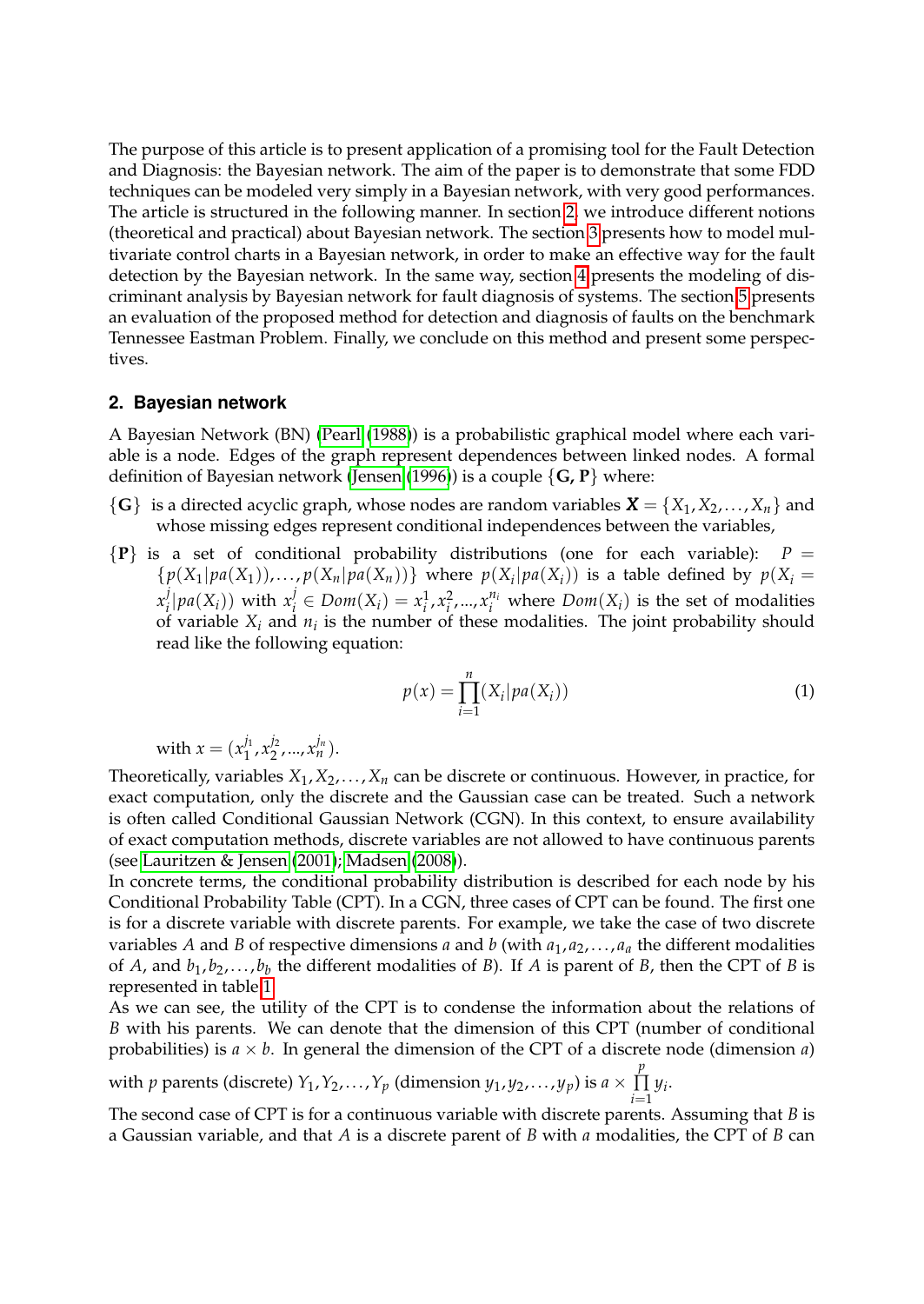| А              | b1           | bэ                      | . | bħ           |  |  |  |  |  |  |  |  |  |  |
|----------------|--------------|-------------------------|---|--------------|--|--|--|--|--|--|--|--|--|--|
| a <sub>1</sub> | $P(b_1 a_1)$ | $\overline{P}(b_2 a_1)$ |   | $P(b_b a_1)$ |  |  |  |  |  |  |  |  |  |  |
| $a_2$          | $P(b_1 a_2)$ | $P(b_2 a_2)$            |   | $P(b_b a_2)$ |  |  |  |  |  |  |  |  |  |  |
|                |              |                         |   |              |  |  |  |  |  |  |  |  |  |  |
| $a_a$          | $P(b_1 a_a)$ | $P(b_2 a_a)$            |   | $P(b_b a_a)$ |  |  |  |  |  |  |  |  |  |  |

Table 1. CPT of a discrete node with discrete parents

be represented as in the table 2 where  $P(B|a_1) \sim \mathcal{N}(\mu_{a_1}, \Sigma_{a_1})$  indicates that *B* conditioned to  $A = a_i$  follows a multivariate normal density function with parameters  $\mu_{a_i}$  and  $\Sigma_{a_i}$ .

| a1 | $\overline{P(B a_1)} \sim \mathcal{N}(\mu_{a_1}, \Sigma_{a_1})$ |
|----|-----------------------------------------------------------------|
| a  | $\overline{P(B a_2)} \sim \mathcal{N}(\mu_{a_2}, \Sigma_{a_2})$ |
|    |                                                                 |
|    | $\overline{P(B a_a)} \sim \mathcal{N}(\mu_{a_a}, \Sigma_{a_a})$ |

Table 2. CPT of a Gaussian node with discrete parents

The third case occurs when a continuous node *B* has a continuous parent *A*. In this case, we obtain a linear regression and we can write, for a fixed value *a* of *A*, that *B* follows a Gaussian distribution  $P(B|A = a) \sim \mathcal{N}(\mu_B + \beta \times a; \Sigma_B)$  where  $\beta$  is the regression coefficient. The three different cases of CPT enumerated can evidently be combined for different cases where a continuous variable has several discrete parents and several continuous (Gaussian) parents.

The classical use of a Bayesian network (or Conditional Gaussian Network) is to enter evidence in the network (an evidence is the observation of the values of a set of variables). Therefore, the information given by the evidence is propagated in the network in order to update the knowledge and obtain a posteriori probabilities on the non-observed variables. This propagation mechanism is called inference. As its name suggests, in a Bayesian network, the inference is based on the Bayes rule. A lot of inference algorithms (exact or approximate) have been developed, but one of the more exploited is the junction tree algorithm (Jensen et al. (1990)).

Bayesian network classifiers are particular BN 5Friedman et al. (1997). They always have a discrete node *C* coding the *k* different classes of the system. Thus, other variables *X*<sup>1</sup> ,. . .,*Xp* represent the *p* descriptors (variables) of the system.

A famous Bayesian classifier is the Naïve Bayesian Network (NBN), also named Bayes classifier (Langley et al. (1992)). This Bayesian classifier makes the strong assumption that the descriptors of the system are class conditionally independent. Assuming the hypothesis of normality of each descriptor, the NBN is equivalent to the classification rule of the diagonal quadratic discriminant analysis. But, in practice, this assumption of independence and non-correlated variables is not realistic. In order to deal with correlated variables, several approaches have been developed. We can cite the Tree Augmented Naïve Bayesian networks (TAN) (Friedman et al. (1997)). These BNs are based on a NBN but a tree is added between the descriptors. An other interesting approach is the Kononenko one (Kononenko (1991)), which represents some variables in one node. As in (Perez et al. (2006)) the assumption we will make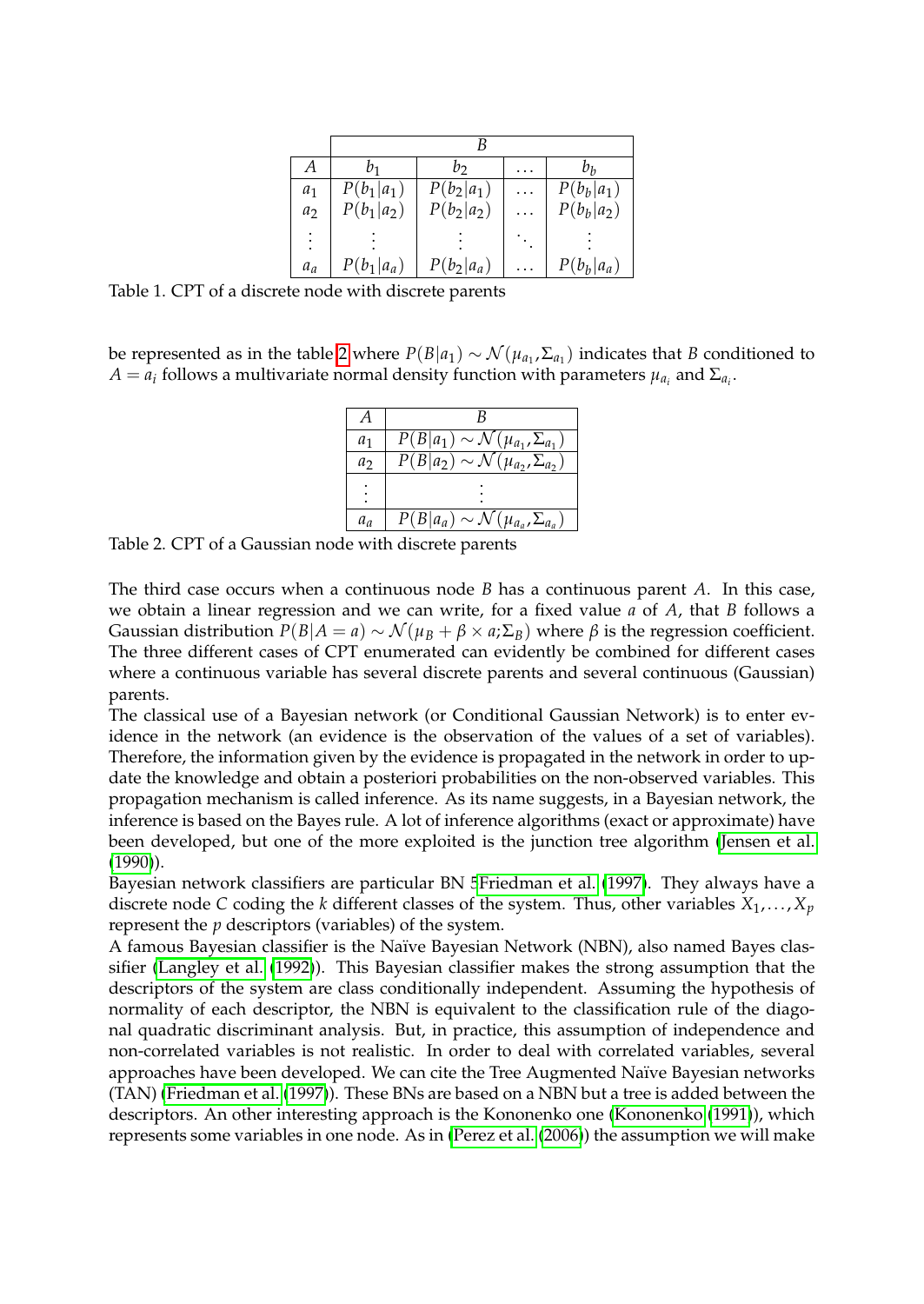is that this variable follows a normal multivariate distribution (conditionally to the class) and we will refer to this kind of BN as Condensed Semi Naïve Bayesian Network (CSNBN).



Fig. 1. Different bayesian network classifiers: NBN (a), TAN (b) and CSNBN (c).

#### **3. Fault detection with Bayesian network**

In previous work (Verron et al. (2007b)), we have demonstrated that a *T* 2 control chart Hotelling (1947) could be modeled with a Bayesian network. For that, we use two nodes: a Gaussian multivariate node *X* representing the data and a bimodal node *E* representing the state of the process. The bimodal node *E* has the following modalities: *IC* for "in control" and *OC* for "out-of-control". Assuming that  $\mu$  and  $\Sigma$  are respectively the mean vector and the variance-covariance matrix of the process, we can monitor the process with the following rule: if  $P(IC|\mathbf{x}) < P(IC)$  then the process is out-of-control. This Bayesian network is represented on the Figure 2, where the conditional probabilities tables of each node are given.

In Figure 2, we can observe that a coefficient *c* is implicated in the modeling of the control chart by Bayesian network. This coefficient is the root (different of 1) of the following equation:

$$
1 - c + \frac{pc}{CL} \ln(c) = 0 \tag{2}
$$

where *p* is the dimension (number of variables) of the system to monitor, and *CL* is the control limit of the equivalent  $T^2$  control chart. The demonstration of the computation of  $c$  is given in A. In numerous cases, CL is equal to  $\chi^2_{\alpha,p}$ , the quantile at the value  $\alpha$  of the distribution of the *χ* <sup>2</sup> with *p* degrees of freedom (Montgomery (1997)). *α* allows us to tune the false alarm rate of the control chart.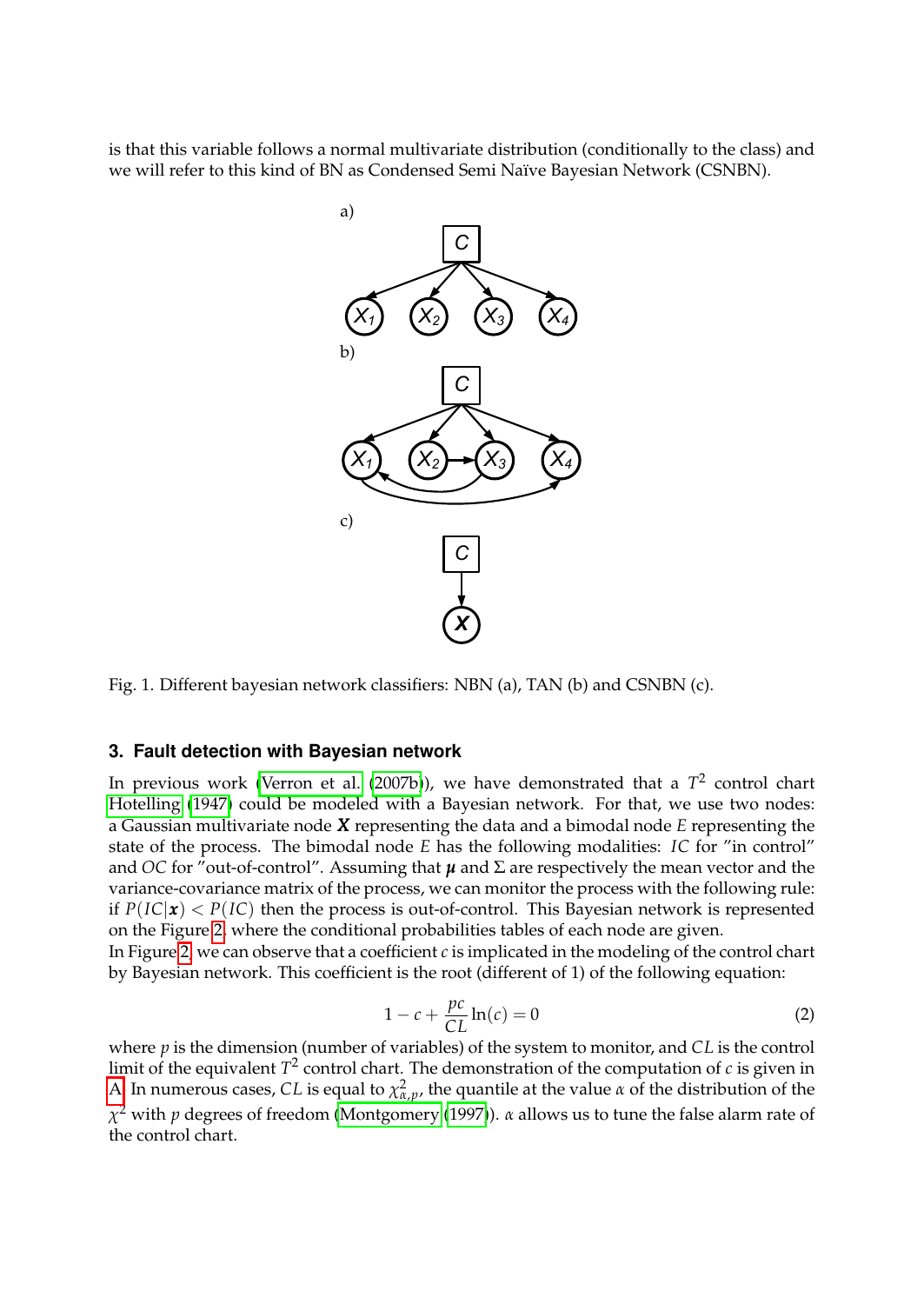

Fig. 2. *T* 2 control chart in a Bayesian network

The application of this network to a two variables process is given in figure 3.



Fig. 3. Detection area of the Bayesian network

A particular interest of the modeling of control chart in a Bayesian network is that a MEWMA control chart (Lowry et al. (1992)) can also be modeled in the same way. The principle of the MEWMA control chart is to take into account the process evolution in weighting past observations extracted from the process. The MEWMA variable  $y_t$  is computed recursively, for each sample, by the equation 3 where the initialization is given by  $y_0 = \mu$ .

$$
\boldsymbol{y}_t = \lambda \boldsymbol{x}_t + (1 - \lambda) \boldsymbol{y}_{t-1} \tag{3}
$$

In the same way that the  $T^2$  control chart, we can also monitor the process with a MEWMA control chart modeled by the Bayesian network of the figure 2.

We can precise that performances of the MEWMA control chart are function of *λ*. Indeed, a small *λ* allows a performing detection of small magnitude shifts, but a higher *λ* will be more adapted for large magnitude shifts. So, the choice of *λ* will be function of the magnitude shift that one wants to detect. A particular case of the MEWMA control chart is the case where  $\lambda = 1$ . In this case, the MEWMA chart is equivalent to the  $T^2$  control chart.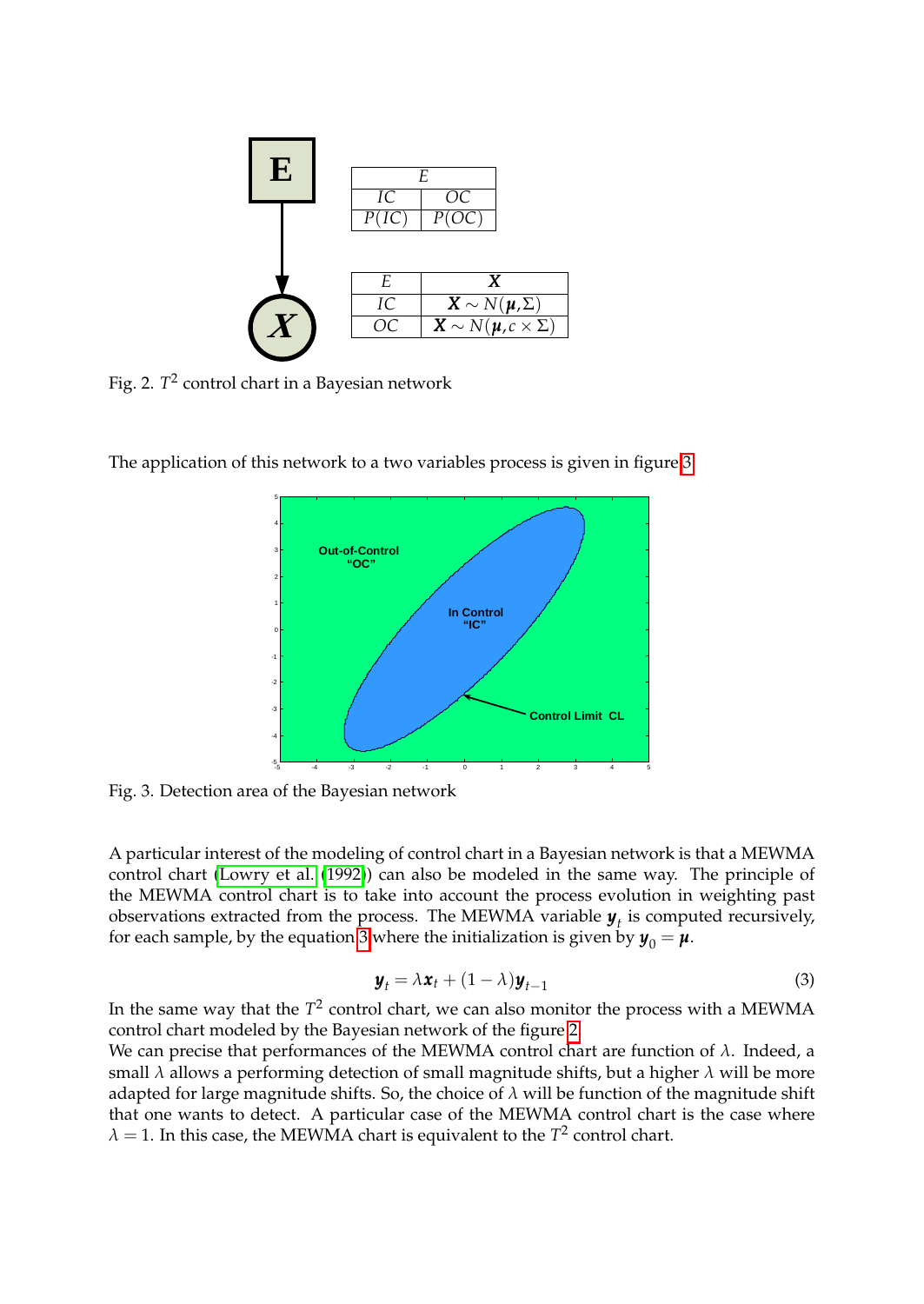

Fig. 4. MEWMA control chart in a Bayesian network

# **4. Bayesian network for fault diagnosis**

Once a problem (fault) has been detected in the evolution of the process by the mean of a detection method, we need to identify (diagnosis) the belonging class of this fault. Thereby, the diagnosis problem can be viewed as the task to correctly classify this fault in one of the predefined fault classes. The classification task needs the construction of a classifier (a function allocating a class to the observations described by the variables of the system). Two types of classification exist: unsupervised classification which objective is to identify the number and the composition of each class present in the data structure; supervised classification where the number of classes and the belonging class of each observation is known in a learning sample and whose objective is to class new observations to one of the existing classes. For example, given a learning sample of a bivariate system with three different known faults as illustrated in the figure 5, we can easily use supervised classification to classify a new faulty observation. A feature selection can be used in order to select only the most informative variables of the problem (Verron et al. (2008)). In this study, we will use the Bayesian network as a supervised classification tool.



Fig. 5. Bivariate system with three different known faults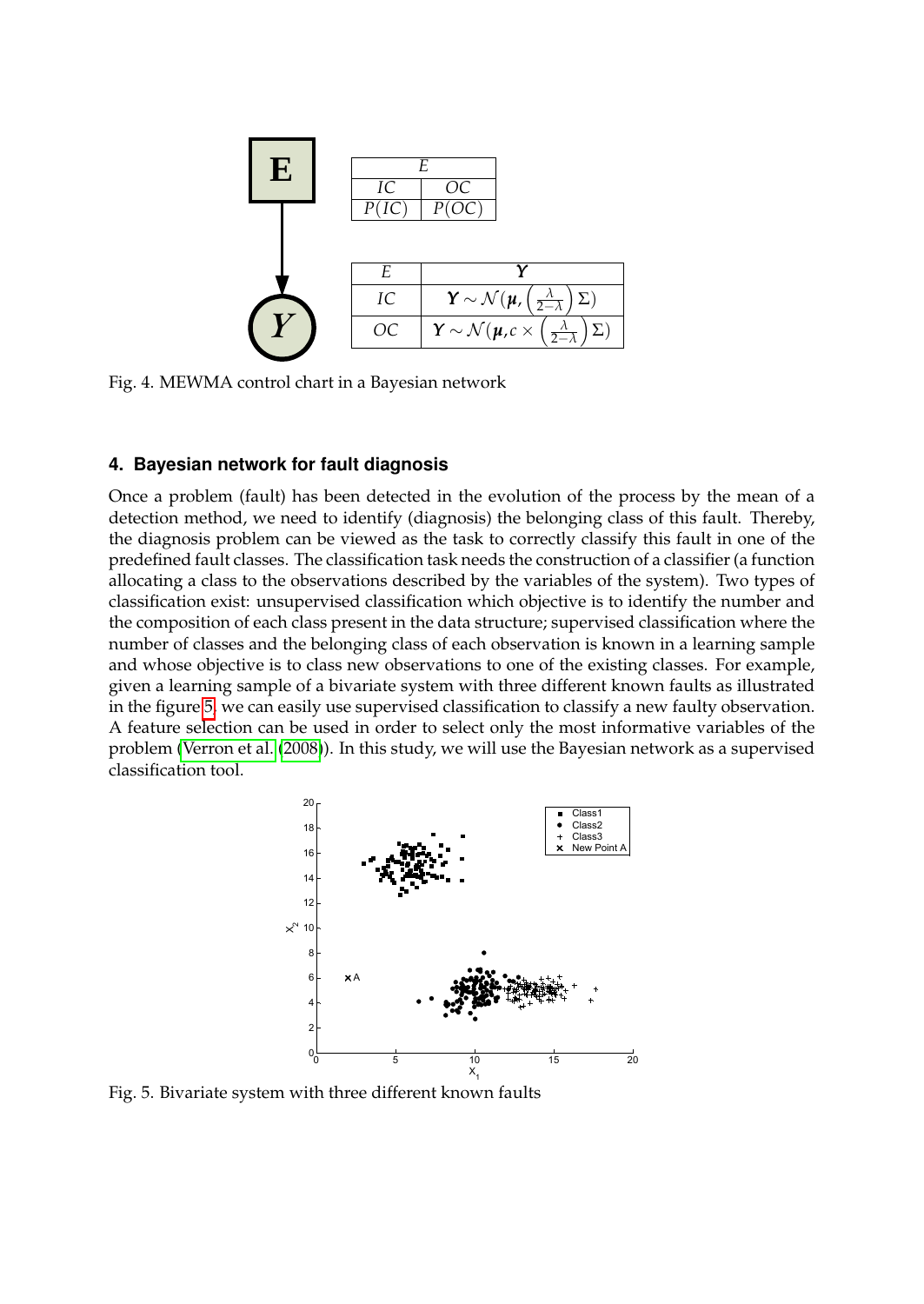In the context of the diagnosis of industrial systems, Bayesian networks and Conditional Gaussian Networks have been already used and they give convenient results compared to other classification tools like support vector machines, neural networks or k-nearest neighborhoods (Pernkopf (2005); Perzyk et al. (2005); Tiplica et al. (2006); Verron et al. (2007a;c)). As the performances of the CGN have been previously demonstrated (Verron et al. (2007a;c)), we choose this classifier in this article which is equivalent to a Discriminant Analysis (DA). Therefore, we name the class node *DA*, and the observation node *X* (a normal multivariate node). The figure 6 presents the CGN equivalent to a discriminant analysis, with the probability tables associated to each node. To simplify, the a priori probability of each class  $F_i$  is fixed to  $p(F_i) = \frac{1}{k}$ , where *k* is the number of known faults. The node *X* follows the different normal probability densities  $(N)$  conditionally to the class of *DA*, where  $\mu_i$  is the mean vector of the fault  $F_i$ ,  $\Sigma_i$  is the covariance matrix of the fault  $F_i$ .  $\mu_i$  and  $\Sigma_i$  are estimated on the fault database by Maximum Likelihood Estimation (MLE) (Duda et al. (2001)). In the mere example of the figure 5, the CGN gives the different areas of classification of the figure 7.



Fig. 6. Conditional Gaussian Network equivalent to a discriminant analysis



Fig. 7. Classification areas of the bivariate system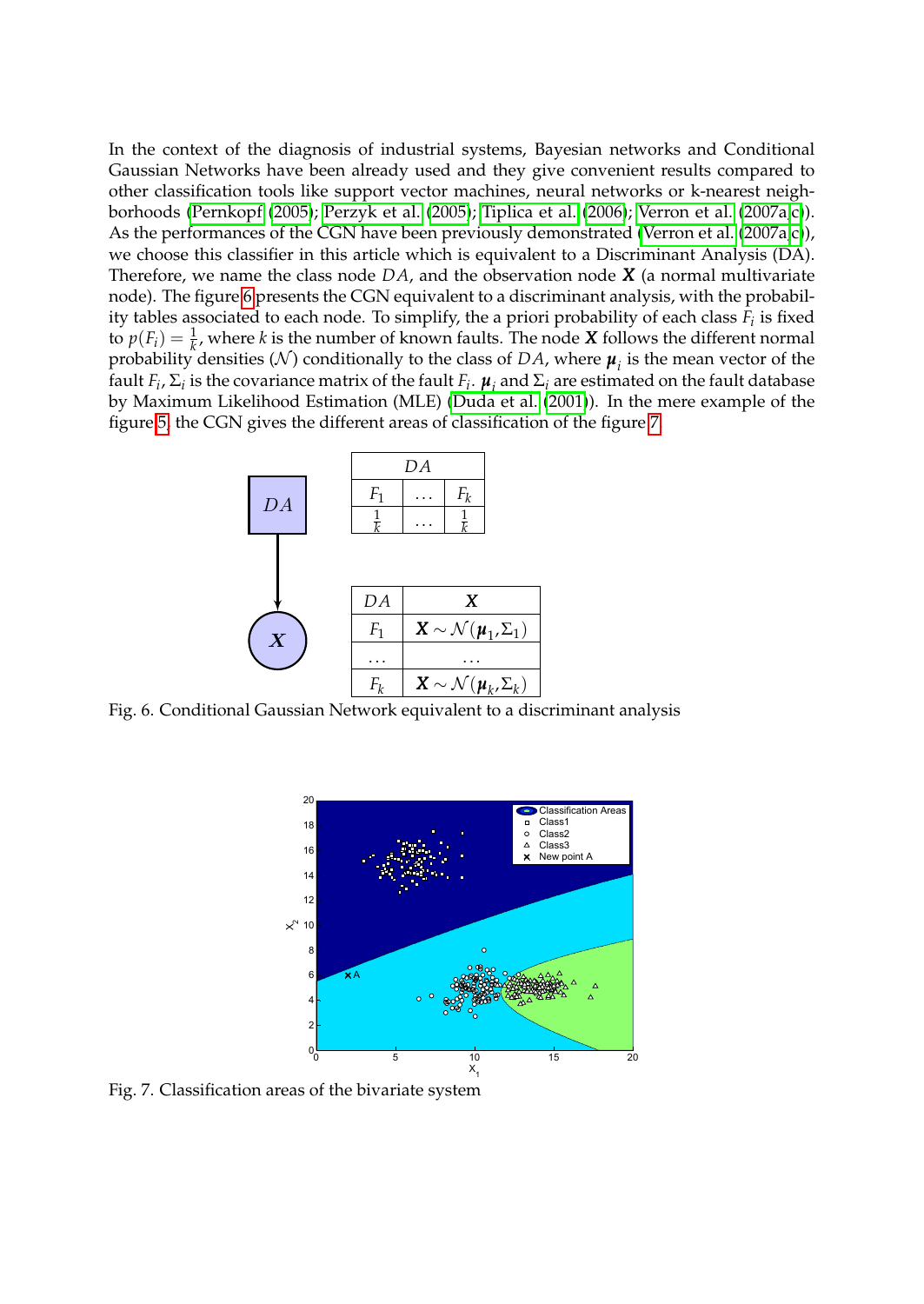

Fig. 8. Process flowsheet of the TEP

# **5. Application to the TEP**

Now, we are going to study an application of the Bayesian network approach on a benchmark problem: the Tennessee Eastman Process (figure 8).

# **5.1 Presentation of the TEP**

We have tested our approach on the Tennessee Eastman Process. The Tennessee Eastman Process (TEP) is a chemical process. It is not a real process but a simulation of a process that was created by the Eastman Chemical Company to provide a realistic industrial process in order to evaluate process control and monitoring methods. The article of Downs & Vogel (1993) entirely describes this process. The authors also give the Fortran code of the simulation of the process. Ricker (1996) has implemented the simulation on Matlab. The TEP is composed of five major operation units: a reactor, a condenser, a compressor, a stripper and a separator. Four gaseous reactants A, C, D, E and an inert one B are fed to the reactor where the liquid products F, G and H are formed. This process has 12 input variables and 41 output variables. The TEP has 20 types of identified faults. This process is ideal to test monitoring methods. However, it is also a benchmark problem for control techniques because it is openloop unstable. A lot of articles present the TEP and test their approaches on it. For example, in fault detection, we can cite Kano et al. (2002) and Kruger et al. (2004). Some fault diagnosis techniques have also been tested on the TEP (Chiang et al. (2001; 2004); Kulkarni et al. (2005); Maurya et al. (2007)) with the plant-wide control structure recommended in Lyman & Georgakis (1995).

As indicated in the table 3, each type of fault is composed of 2 datasets: a training sample and a testing sample, containing respectively 480 and 800 observations. We precise that in the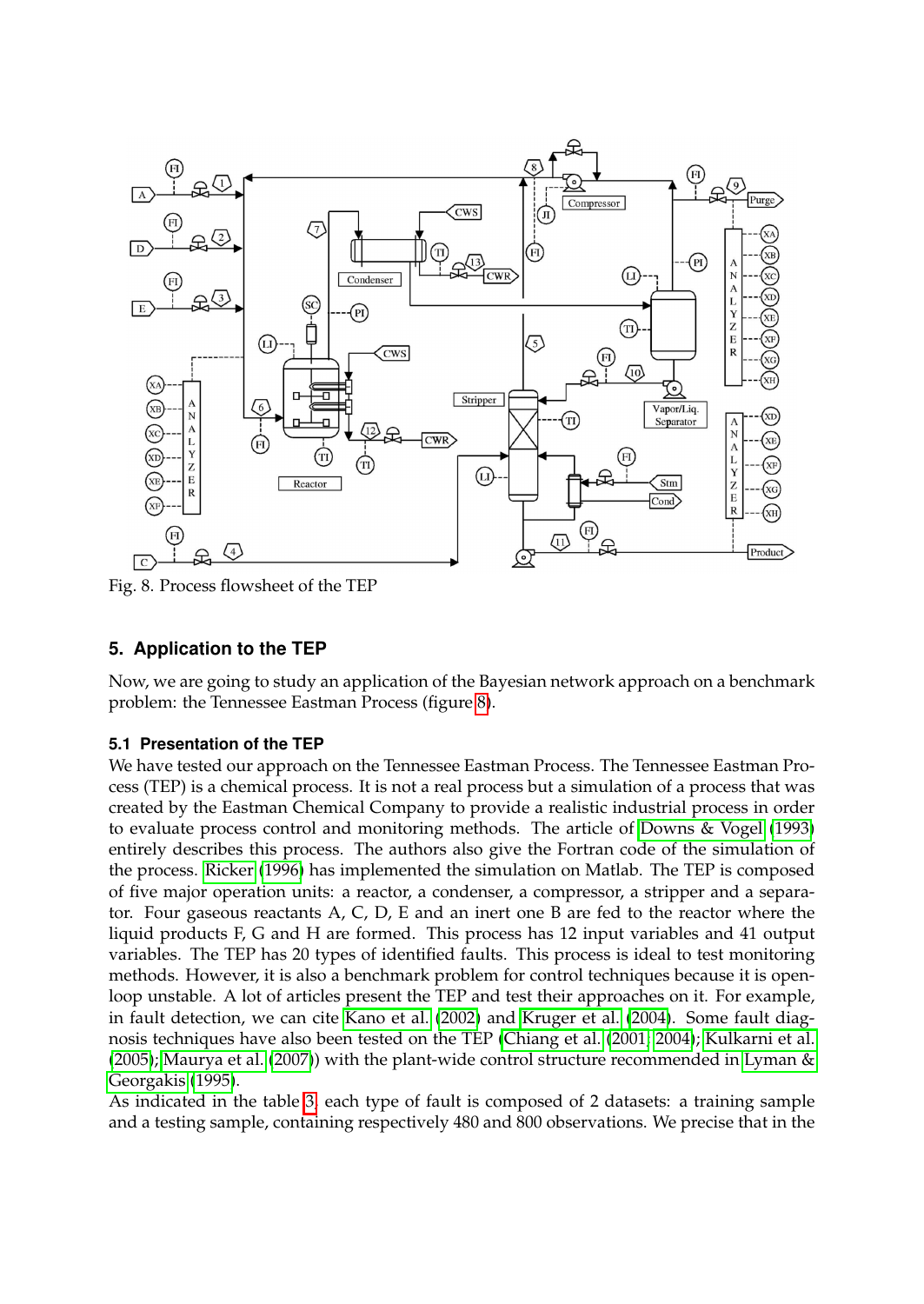next part of this paper all computations have been made on Matlab with the BNT (BayesNet Toolbox) developed by Murphy (2001).

| Train<br>data | Test data |  |  |  |  |
|---------------|-----------|--|--|--|--|
| 480           | 800       |  |  |  |  |
| 480           | 800       |  |  |  |  |
| 480           | 800       |  |  |  |  |
|               |           |  |  |  |  |
| 480           | 800       |  |  |  |  |
|               |           |  |  |  |  |
|               | 800       |  |  |  |  |
|               |           |  |  |  |  |

Table 3. Data of the TEP

## **5.2 Detection**

In order to test the performances of the Bayesian network approach for the detection, we set an acceptable false alarm for the detection of 0.01 (1%). As the detection is modeled with two control chart, the local false alarm rate is set to 0.005. The table 4 presents the results of the Bayesian network dedicated to the detection, composed of the modeling of the *T* <sup>2</sup> and MEWMA control charts.

| Fault          | First detection instant | Detection rate   |
|----------------|-------------------------|------------------|
| $\mathbf{1}$   | 3                       | 99.75            |
| $\overline{2}$ | 13                      | 98.5             |
| $\overline{3}$ | 34                      | 35               |
| $\overline{4}$ | $\mathbf{1}$            | $\overline{100}$ |
| $\overline{5}$ | $\overline{1}$          | 100              |
| 6              | $\overline{1}$          | 100              |
| 7              | $\overline{1}$          | 100              |
| 8              | 18                      | 97.75            |
| $\overline{9}$ | $\overline{7}$          | 15.88            |
| 10             | 18                      | 97               |
| 11             | $\overline{7}$          | 90.88            |
| 12             | $\overline{2}$          | 99.88            |
| 13             | 37                      | 95.5             |
| 14             | $\mathbf{1}$            | 100              |
| 15             | 146                     | 30.5             |
| 16             | 9                       | 99               |
| 17             | 20                      | 97.5             |
| 18             | 57                      | 92.38            |
| 19             | $\overline{2}$          | 96.5             |
| 20             | 65                      | 91.88            |
| Mean           | 22.15                   | 91.38            |

Table 4. Detection results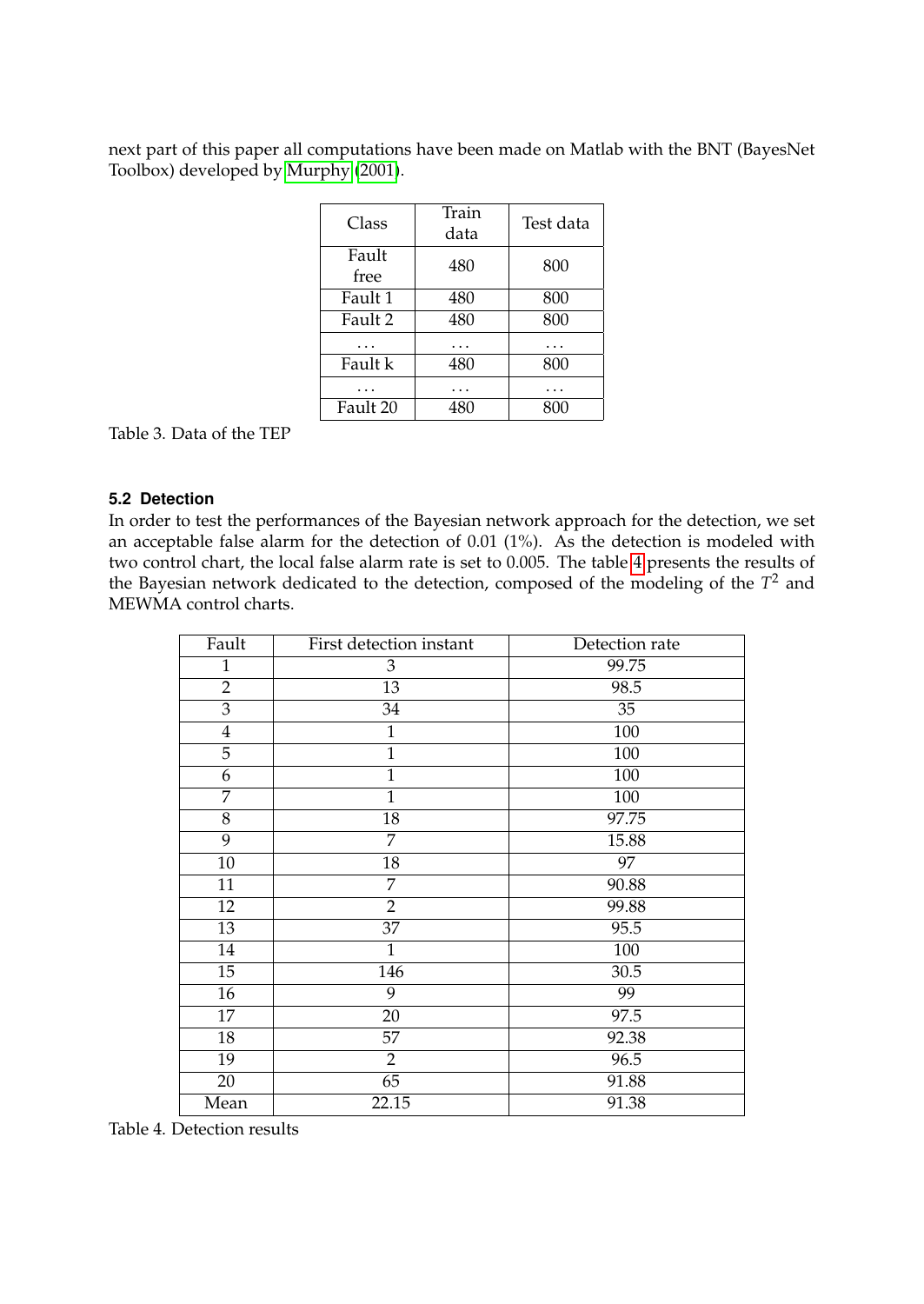In table 4, we can affirm that faults F3, F9 and F15 are very difficult to detect. Chiang et al. (Chiang et al. (2004)), using PCA (Principal Component Analysis) based method, on the same data, have made the same conclusions on these 3 faults. However, without these 3 faults, the mean detection rate of the other faults is more than 97.44% and proves the efficiency of the Bayesian network for the fault detection task.

# **5.3 Diagnosis**

Always on the same data, we have applied the method proposed in section 4. After the learning of the parameters of the Bayesian network, we have presented 16 000 observations to the network (800 observations of each 20 faults). The network has given probabilities of each observation to come from each known faults. The decision of the fault has been taken for the fault with the maximum a posteriori probability. Results of the 16 000 observations are given in the table 6 of appendix B. A more readable table of results is given in table 5.

| Fault                      | Diagnosis rate     |
|----------------------------|--------------------|
| 1                          | 97,5               |
| $\overline{2}$             | 98,12              |
| $\overline{\overline{3}}$  | 22                 |
| $\overline{4}$             | 82,37              |
| 5                          | 98                 |
| 6                          | 100                |
| 7                          | 100                |
| 8                          | 97                 |
| 9                          | 22,62              |
| 10                         | 86,87              |
| 11                         | 75,5               |
| 12                         | $\overline{98,25}$ |
| 13                         | 76,12              |
| 14                         | 98,75              |
| 15                         | $\overline{23,5}$  |
| 16                         | 80,62              |
| 17                         | 85                 |
| 18                         | 68,5               |
| 19                         | 96,12              |
| 20                         | 87,37              |
| $\overline{\mathrm{Mean}}$ | 79.71              |

Table 5. Diagnosis results

In the table 5, we can observe that, like for the fault detection, the faults F3, F9 and F15 are difficult to diagnose. Indeed, these three faults are very similar to the fault free conditions, and so they are difficult to detect and difficult to diagnose. However, for the other faults, we can notice that a lot of observations are correctly classified, and without the 3 difficult faults (F3, F9 and F15), the mean diagnosis rate increase to 90%.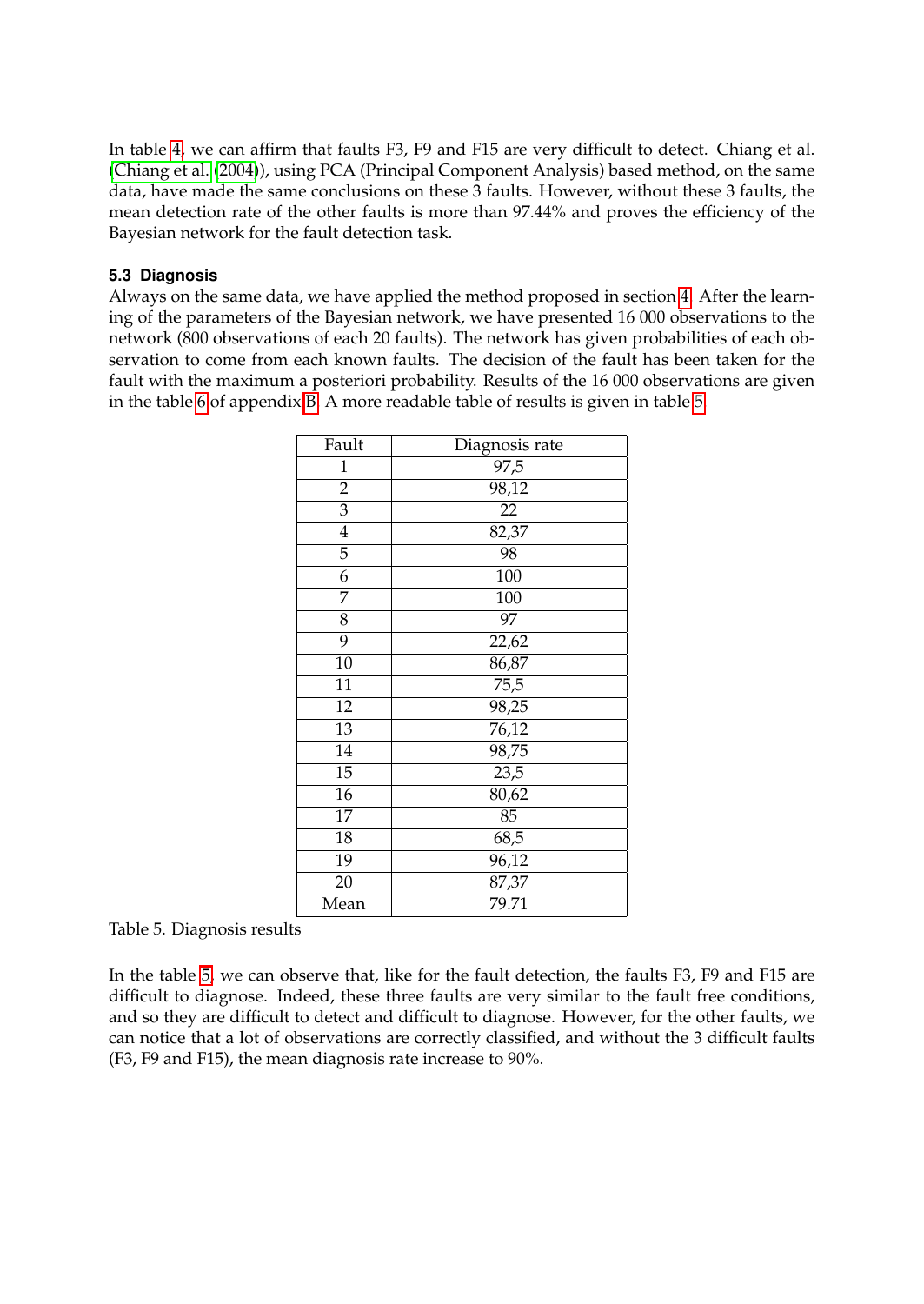## **6. Conclusion**

In this chapter, we have studied the application of Bayesian networks (and more particularly of Conditional Gaussian networks) for the fault detection and diagnosis. The fault detection is made by a modeling of multivariate control charts ( $T^2$  and MEWMA) with Bayesian network. On the same way, the fault diagnosis is similar to a supervised classification task. A Bayesian network is able to discriminate between different faults of a system. For that, we have modeled a discriminant analysis directly in the Bayesian network. The performances of the proposed approach are evaluated on the benchmark problem of the Tennessee Eastman Process, demonstrating that fault detection and fault diagnosis can be made with Bayesian network. Outlooks of this work are on the use a Bayesian network as a causal model of a process, in order to realize fault isolation of the different variables implicated in a fault.

# **A. Coefficient** *c* **demonstration**

This appendix presents the demonstration of the equation 2.

As in the case of the  $T^2$  control chart (Montgomery (1997)), we will fix a threshold (Control Limit *CL* for the control chart) on the a posteriori probabilities allowing to take decisions on the process: if, for a given observation  $x$ , the a posteriori probability to be allocated to  $F_i$  $(P(F_i|\boldsymbol{x}))$  is greater than the a priori probability to be allocated to  $F_i(P(F_i))$ , then this observation is allocated to  $F_i$ . This rule can be rewritten as:  $\mathbf{x} \in F_i$  if  $P(F_i|\mathbf{x}) > P(F_i)$ , or equivalently  $\bm{x} \in F_i$  if  $P(F_i|\bm{x}) < P(F_i)$ . The objective of the following developments is to define c in order to obtain the equivalence between the CGN and the multivariate  $T^2$  control chart. We want to keep the following decision rule:

$$
\mathbf{x} \in F_i \quad if \quad T^2 < CL \tag{4}
$$

with this decision rule:

$$
\mathbf{x} \in F_i \quad if \quad P(F_i|\mathbf{x}) > P(F_i) \tag{5}
$$

We develop the second decision rule:

$$
P(F_i|\mathbf{x}) > P(F_i)
$$
  
\n
$$
P(F_i|\mathbf{x}) > (P(F_i))(P(F_i|\mathbf{x}) + P(\overline{F_i}|\mathbf{x}))
$$
  
\n
$$
P(F_i|\mathbf{x}) > P(F_i)P(F_i|\mathbf{x}) + P(F_i)P(\overline{F_i}|\mathbf{x})
$$
  
\n
$$
P(F_i|\mathbf{x}) - P(F_i)P(F_i|\mathbf{x}) > P(F_i)P(\overline{F_i}|\mathbf{x})
$$
  
\n
$$
P(F_i|\mathbf{x})(1 - P(F_i) > P(F_i)P(\overline{F_i}|\mathbf{x})
$$
  
\n
$$
P(F_i|\mathbf{x})P(\overline{F_i}) > P(F_i)P(\overline{F_i}|\mathbf{x})
$$
  
\n
$$
P(F_i|\mathbf{x}) > \frac{P(F_i)}{P(\overline{F_i})}P(\overline{F_i}|\mathbf{x})
$$

However, the Bayes law gives:

$$
P(F_i|\mathbf{x}) = \frac{P(F_i)P(\mathbf{x}|F_i)}{P(\mathbf{x})}
$$
\n(6)

and

$$
P(\overline{F_i}|\mathbf{x}) = \frac{P(\overline{F_i})P(\mathbf{x}|\overline{F_i})}{P(\mathbf{x})}
$$
(7)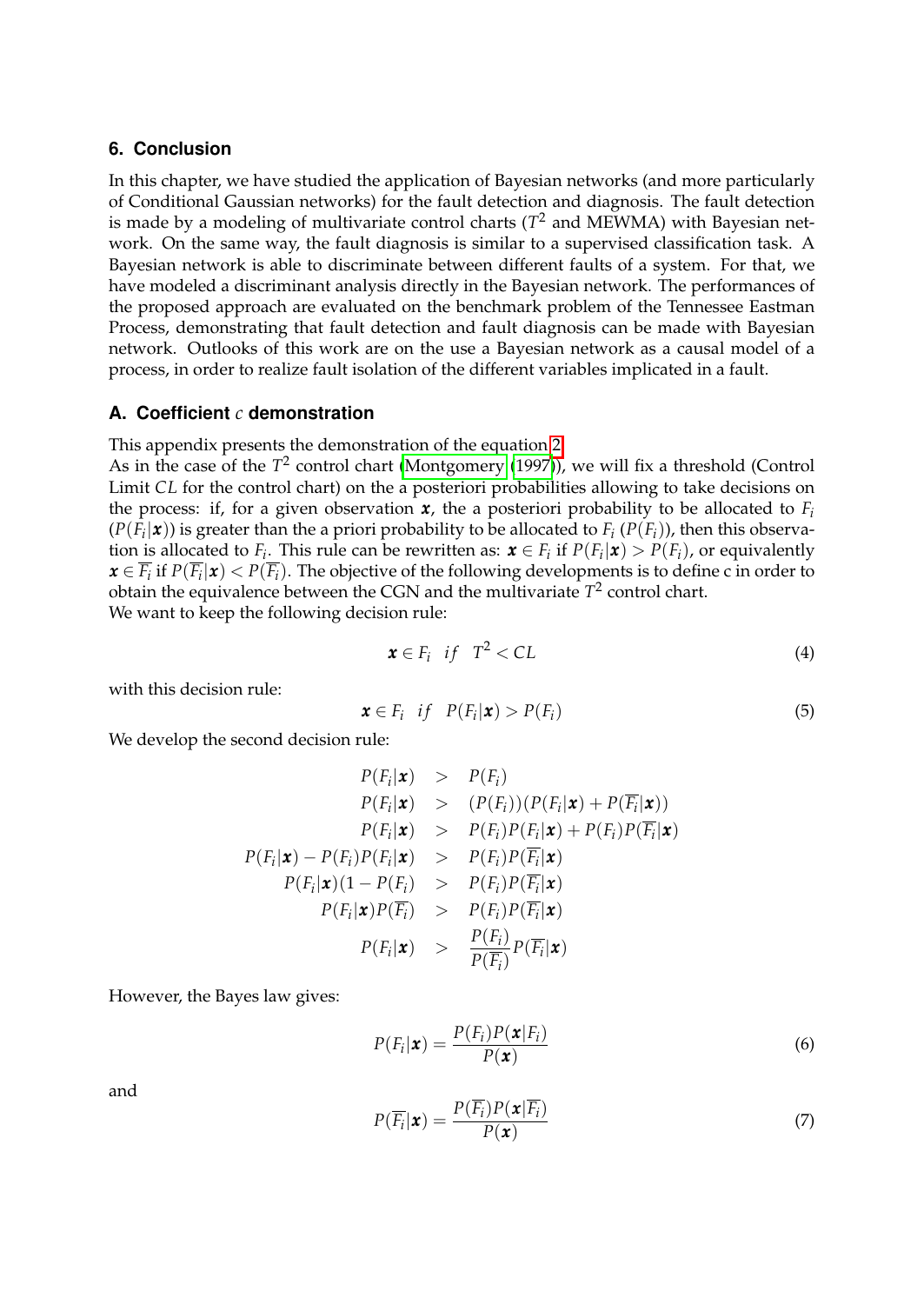As a consequence, we obtain:

$$
\frac{P(F_i)P(\mathbf{x}|F_i)}{P(\mathbf{x})} > (\frac{P(F_i)}{P(\overline{F_i})})\frac{P(\overline{F_i})P(\mathbf{x}|F_i)}{P(\mathbf{x})}
$$
\n
$$
(\frac{P(F_i)}{P(\overline{F_i})})P(\mathbf{x}|F_i) > (\frac{P(F_i)}{P(\overline{F_i})})P(\mathbf{x}|F_i)
$$
\n
$$
P(\mathbf{x}|F_i) > P(\mathbf{x}|F_i)
$$
\n(8)

In the case of a discriminant analysis with *k* classes *C<sup>i</sup>* , the conditional probabilities are computed with the following equation 9, where *φ* represents the probability density function of the multivariate Gaussian distribution of the class.

$$
P(\mathbf{x}|C_i) = \frac{\phi(\mathbf{x}|C_i)}{\sum\limits_{j=1}^k P(C_j)\phi(\mathbf{x}|C_j)}
$$
(9)

Equation 8 can be written as:

$$
\phi(\mathbf{x}|F_i) > \phi(\mathbf{x}|\overline{F_i}) \tag{10}
$$

We recall that the probability density function of a multivariate Gaussian distribution of dimension *p*, of parameters  $\mu$  and  $\Sigma$ , of an observation  $x$  is given by:

$$
\phi(\mathbf{x}) = \frac{e^{-\frac{1}{2}(\mathbf{x} - \mathbf{\mu})^T \Sigma^{-1}(\mathbf{x} - \mathbf{\mu})}}{(2\pi)^{p/2} |\Sigma|^{1/2}}
$$
(11)

If the law parameters are  $\mu$  and  $c \times \Sigma$ , then the density function becomes:

$$
\phi(\mathbf{x}) = \frac{e^{-\frac{1}{2c}(\mathbf{x} - \boldsymbol{\mu})^T \Sigma^{-1}(\mathbf{x} - \boldsymbol{\mu})}}{(2\pi)^{p/2} |\Sigma|^{1/2} c^{p/2}}
$$
(12)

In identifying the expression  $(\bm{x}-\bm{\mu})^T\Sigma^{-1}(\bm{x}-\bm{\mu})$  as the  $T^2$  of the observation  $\bm{x}$ , we can write:

$$
\begin{array}{rcl}\n\phi(\mathbf{x}|F_i) > & \phi(\mathbf{x}|F_i) \\
\frac{e^{-\frac{T^2}{2}}}{2\pi r^2} > & \frac{e^{-\frac{T^2}{2c}}}{2\pi r^2} \\
\frac{e^{-\frac{T^2}{2}}}{2\pi r^2} > & \frac{e^{-\frac{T^2}{2c}}}{2\pi r^2} \\
\frac{T^2}{2} > & \frac{T^2}{2c} - \frac{p\ln(c)}{2} \\
T^2 < & \frac{T^2}{c} + p\ln(c) \\
T^2 < & \frac{p\ln(c)}{1 - \frac{1}{c}}\n\end{array}
$$
\n(13)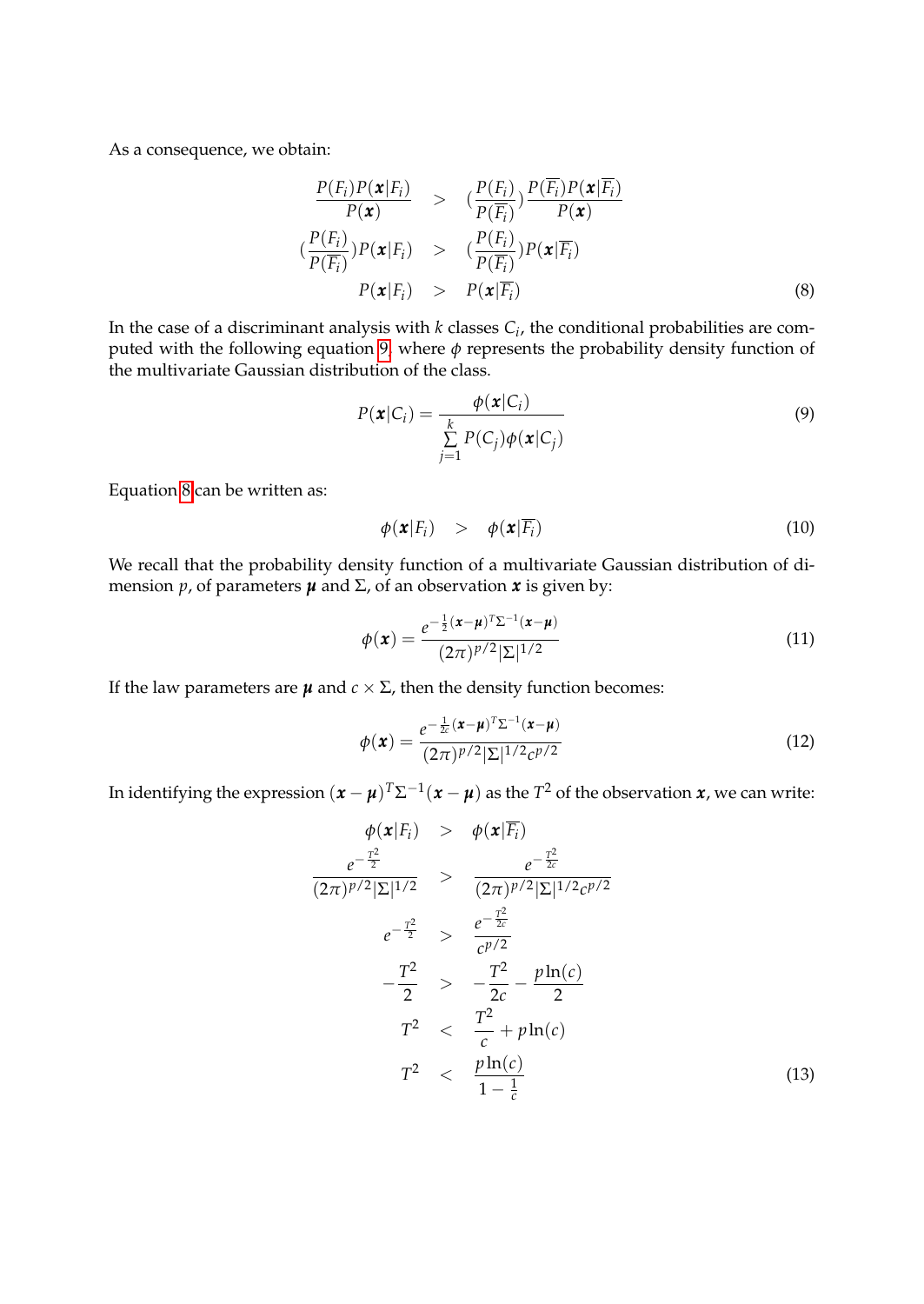However, we search the value(s) of *c* allowing the equivalence with the control chart decision rule:  $\boldsymbol{x} \in F_i$  *if*  $T^2 < CL$ . So, we obtain the following equation for *c*:

$$
\frac{p\ln(c)}{1-\frac{1}{c}} = LC\tag{14}
$$

Or, equivalently:

$$
1 - c + \frac{pc}{LC} \ln(c) = 0 \tag{15}
$$

# **B. Fault diagnosis detailed results**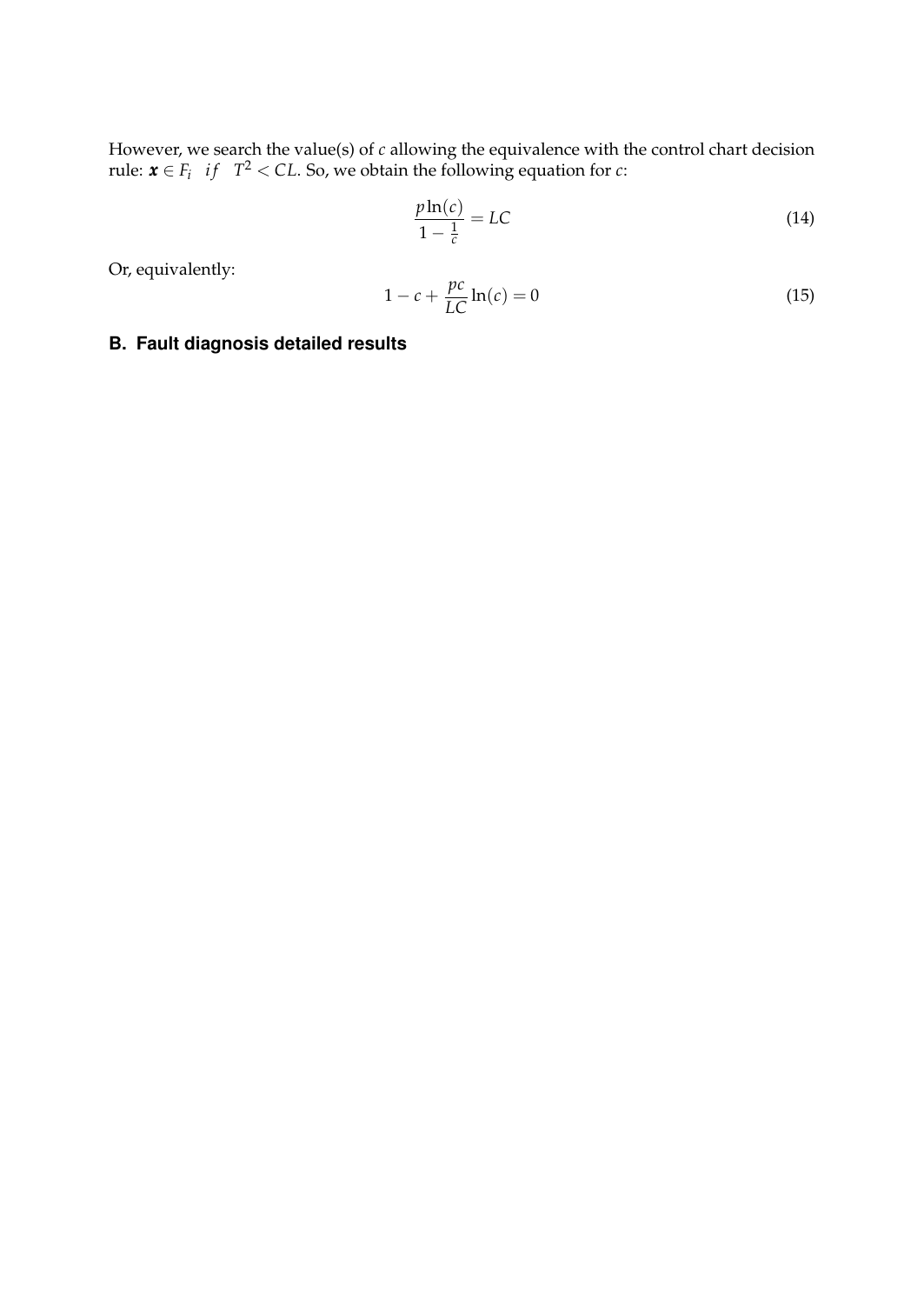| F <sub>20</sub> | $\circ$ | $\circ$        | ₽             | 0       | 0       | 0       | $\circ$ | $\circ$          | 34             | $\circ$         | 3              | Z               | 3               |                 | $\overline{a}$  | $\infty$        | $\overline{\mathcal{L}}$ | $\circ$         | $\sim$          | 699             |
|-----------------|---------|----------------|---------------|---------|---------|---------|---------|------------------|----------------|-----------------|----------------|-----------------|-----------------|-----------------|-----------------|-----------------|--------------------------|-----------------|-----------------|-----------------|
| E19             | $\circ$ | $\circ$        | 9             | $\circ$ | $\circ$ | $\circ$ | $\circ$ | 0                | $ \sigma $     | LO <sub>1</sub> | $\sim$         | $\circ$         | $\circ$         | $\circ$         | $\sim$          | 4               |                          |                 | 769             |                 |
| F <sub>18</sub> | $\circ$ | $\circ$        | 38            | $\circ$ | $\circ$ | $\circ$ | $\circ$ | $\circ$          | $\mathfrak{L}$ | 3               | 3              | 168             | $\circ$         | $\circ$         | Ó               | $\overline{10}$ | $\circ$                  | 548             | $\overline{ }$  | $\sim$          |
| F17             | $\circ$ | $\circ$        |               | $\circ$ | $\circ$ | $\circ$ | $\circ$ | $\circ$          | ↖              | $\circ$         | 80             | $\circ$         | $\circ$         | 口               | Ó               |                 | 680                      | $\circ$         |                 | $\circ$         |
| E16             | $\circ$ | $\circ$        | 15            | 0       | $\circ$ | $\circ$ | $\circ$ | $\frac{8}{2}$    | 15             | $\frac{48}{5}$  | $\sim$         | $\Xi$           | 4               | 4               | $\circ$         | 645             | $\omega$                 | $\circ$         | $\frac{8}{1}$   | $\circ$         |
| F15             | $\circ$ | $\circ$        | 118           | $\circ$ | $\circ$ | $\circ$ | $\circ$ |                  | 233            | 2               | $\frac{3}{2}$  | 4               | 3               | $\Omega$        | 188             | 82              |                          | $\circ$         | 38              | Б               |
| F14             | $\circ$ | $\circ$        | $\circ$       | $\circ$ | $\circ$ | $\circ$ | $\circ$ | $\circ$          | $\circ$        | $\circ$         | $\overline{ }$ | $\circ$         | $\circ$         | 790             | $\circ$         | $\circ$         | Ò                        | $\circ$         | $\circ$         | $\circ$         |
| F13             | $\circ$ | $\circ$        | $\frac{8}{1}$ | $\circ$ | $\circ$ | $\circ$ | $\circ$ | $\overline{109}$ | 4              | $\circ$         | 2              | ⋥               | 609             | $\circ$         | $\Xi$           | 2               | $\circ$                  | 5               |                 | $\circ$         |
| F <sub>12</sub> | $\circ$ | $\circ$        | $\circ$       | $\circ$ | 3       | $\circ$ | $\circ$ |                  |                | $\circ$         | $\circ$        | 786             |                 | $\circ$         | $\circ$         | $\circ$         | 0                        | $^{\circ}$      | $\circ$         | $\circ$         |
| $E_1$           | $\circ$ | $\circ$        | $\frac{8}{2}$ | 27      | $\circ$ | $\circ$ | $\circ$ | $\circ$          | $^{24}$        | $\sigma$        | 604            | $\circ$         | $\circ$         | 28              | 34              | 5               | $\frac{42}{3}$           | $\circ$         | $\overline{ }$  | $\mathsf{C}$    |
| $E_{\rm 0}$     | $\circ$ | $\circ$        | $^{\circ}$    | $\circ$ | $\circ$ | $\circ$ | $\circ$ | 4                | 25             | 695             | 5              | 6               | 3               | 3               | $\overline{12}$ | 35              | 3                        | $\circ$         |                 | $\circ$         |
| E9              | $\circ$ | $\circ$        | 201           | $\circ$ | $\circ$ | $\circ$ | $\circ$ | $\circ$          | 181            | $\overline{40}$ | 42             | $\circ$         | $\circ$         | $\overline{10}$ | 21              | 39              | $\circ$                  | $\circ$         | 54              | $\circ$         |
| $_{\rm E}$      | $\sim$  | $\circ$        | $\sim$        | $\circ$ | $\circ$ | $\circ$ | $\circ$ | 776              | Ξ              | $\circ$         | 3              | 4               | $\sim$          | $\circ$         | $\circ$         | $\circ$         | 0                        | $\circ$         | $\circ$         | $\circ$         |
| E               | $\circ$ | $\circ$        | 0             | $\circ$ | $\circ$ | $\circ$ | 800     | $\circ$          | $\circ$        | $\circ$         | $\circ$        | 0               | $\circ$         | $\circ$         | $\circ$         | $\circ$         | $\circ$                  | $\circ$         | $\circ$         | $\circ$         |
| Ρó              | $\circ$ | $\circ$        | $\circ$       | $\circ$ | $\circ$ | 800     | $\circ$ | $\circ$          | $\circ$        | $\circ$         | $\circ$        | $\circ$         | $\circ$         | $\circ$         | $\circ$         | $\circ$         | 0                        | 0               | $\circ$         | $\circ$         |
| EБ              | $\circ$ | $\circ$        | $\circ$       | $\circ$ | 784     | $\circ$ | $\circ$ | $\circ$          | $\circ$        | $\circ$         | $\circ$        | $\frac{1}{6}$   | $\circ$         | $\circ$         | $\circ$         | $\circ$         | $\circ$                  | $\circ$         | $\circ$         | $\circ$         |
| F4              | $\circ$ | $\circ$        | $\circ$       | 659     | $\circ$ | $\circ$ | $\circ$ | $\circ$          | $\circ$        | $\circ$         | 141            | $\circ$         | $\circ$         | $\circ$         | $\circ$         | $\circ$         | $\circ$                  | $\circ$         | $\circ$         | $\circ$         |
| F3              | $\circ$ | $\circ$        | 176           | $\circ$ | $\circ$ | $\circ$ | $\circ$ |                  | $\overline{2}$ | $\frac{8}{3}$   | $\frac{3}{2}$  | $\circ$         | $\circ$         | $\overline{17}$ | 215             | 85              | $\sim$                   | $\circ$         | 32              | 5               |
| $_{\rm F2}$     | $\circ$ | 785            | $\circ$       | $\circ$ | 0       | $\circ$ | 0       | ഥ                | $^{\circ}$     | $\circ$         | $\circ$        | 0               | $\circ$         | $\circ$         |                 |                 |                          | 0               | 0               | 0               |
| E               | 780     | $\circ$        | $\circ$       | $\circ$ | $\circ$ | $\circ$ | $\circ$ | $\frac{8}{2}$    | $\circ$        | $\circ$         | $\circ$        | $\circ$         | $\circ$         | $\circ$         | $\circ$         | $\circ$         |                          | $\circ$         |                 | $\circ$         |
|                 | F1      | F <sub>2</sub> | F3            | E       | F5      | F6      | F       | $\mathbb{E}$     | $\mathbb{E}$   | $_{\rm F10}$    | E1             | F <sub>12</sub> | F <sub>13</sub> | F14             | F15             | F16             | FIT                      | F <sub>18</sub> | F <sub>19</sub> | F <sub>20</sub> |

Table 6. Confusion matrix Table 6. Confusion matrix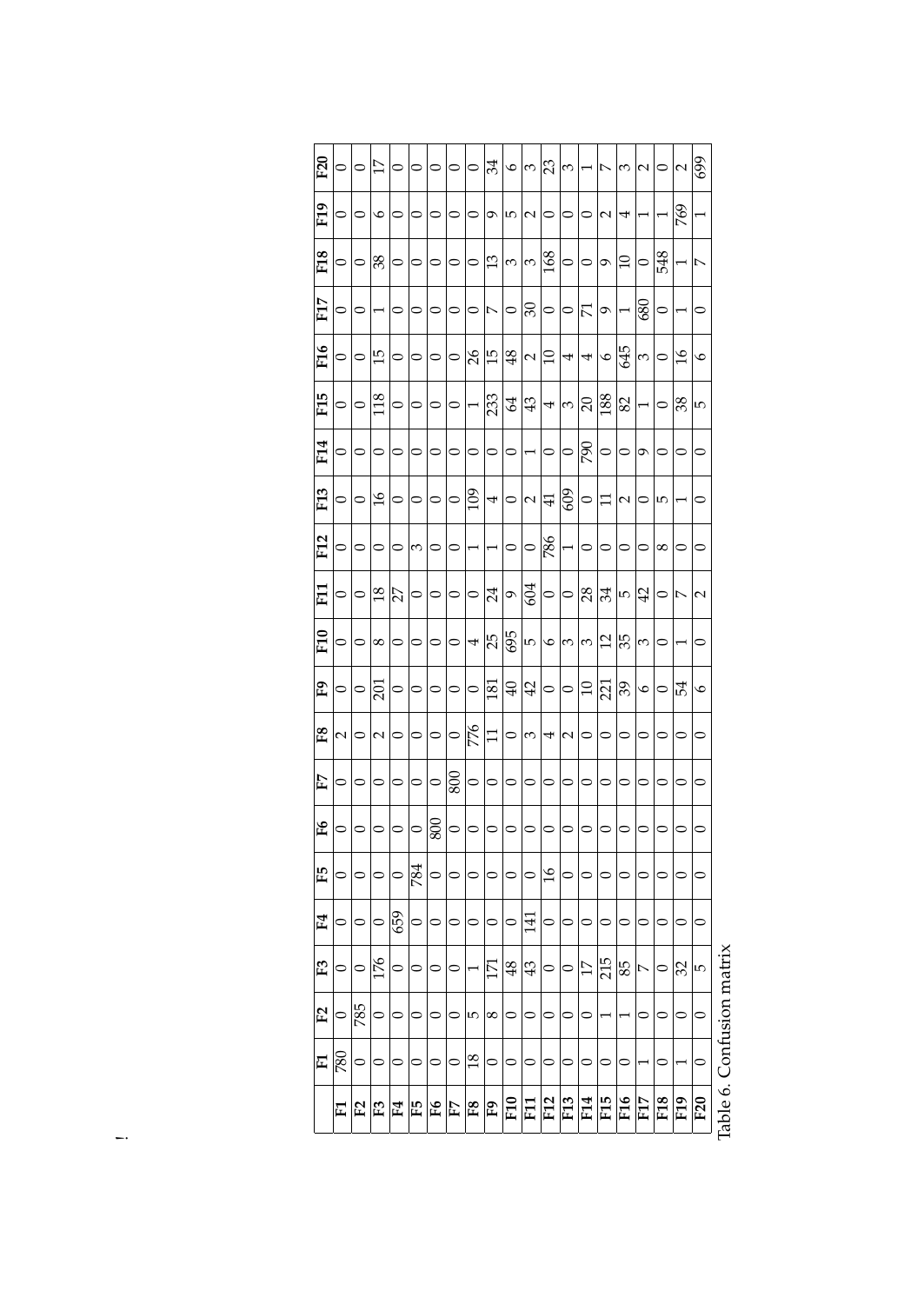## **C. References**

- Chiang, L. H., Russell, E. L. & Braatz, R. D. (2001). *Fault detection and diagnosis in industrial systems*, New York: Springer-Verlag.
- Chiang, L., Kotanchek, M. & Kordon, A. (2004). Fault diagnosis based on fisher discriminant analysis and support vector machines, *Computers and Chemical Engineering* **28**(8): 1389–1401.
- Dhillon, B. (2005). *Reliability,Quality,and Safety for Engineers*, CRC Press.
- Downs, J. & Vogel, E. (1993). Plant-wide industrial process control problem, *Computers and Chemical Engineering* **17**(3): 245–255.
- Duda, R. O., Hart, P. E. & Stork, D. G. (2001). *Pattern Classification 2nd edition*, Wiley.
- Friedman, N., Geiger, D. & Goldszmidt, M. (1997). Bayesian network classifiers, *Machine Learning* **29**(2-3): 131–163.
- Hotelling, H. (1947). Multivariate quality control, *Techniques of Statistical Analysis* : 111–184.
- Isermann, R. (2006). *Fault Diagnosis Systems An Introduction from Fault Detection to Fault Tolerance*, Springer.
- Jackson, E. J. (1985). Multivariate quality control, *Communication Statistics Theory and Methods* **14**: 2657 – 2688.
- Jensen, F. V. (1996). *An introduction to Bayesian Networks*, Taylor and Francis, London, United Kingdom.
- Jensen, F. V., Lauritzen, S. L. & Olesen, K. G. (1990). Bayesian updating in causal probabilistic networks by local computations, *Computational Statistics Quaterly* **4**: 269–282.
- Kano, M., Nagao, K., Hasebe, S., Hashimoto, I., Ohno, H., Strauss, R. & Bakshi, B. (2002). Comparison of multivariate statistical process monitoring methods with applications to the eastman challenge problem, *Computers and Chemical Engineering* **26**(2): 161–174.
- Kononenko, I. (1991). Semi-naive bayesian classifier, *EWSL-91: Proceedings of the European working session on learning on Machine learning*, pp. 206–219.
- Kruger, U., Zhou, Y. & Irwin, G. (2004). Improved principal component monitoring of largescale processes, *Journal of Process Control* **14**(8): 879–888.
- Kulkarni, A., Jayaraman, V. & Kulkarni, B. (2005). Knowledge incorporated support vector machines to detect faults in tennessee eastman process, *Computers and Chemical Engineering* **29**(10): 2128–2133.
- Langley, P., Iba, W. & Thompson, K. (1992). An analysis of bayesian classifiers, *National Conference on Artificial Intelligence*.
- Lauritzen, S. & Jensen, F. (2001). Stable local computation with conditional gaussian distributions, *Statistics and Computing* **11**(2): 191–203.
- Lowry, C. A., Woodall, W. H., Champ, C. W. & Rigdon, S. E. (1992). A multivariate exponentially weighted moving average control chart, *Technometrics* **34**(1): 46–53.
- Lyman, P. & Georgakis, C. (1995). Plant-wide control of the tennessee eastman problem, *Computers and Chemical Engineering* **19**(3): 321–331.
- Madsen, A. (2008). Belief update in clg bayesian networks with lazy propagation, *International Journal of Approximate Reasoning* **49**(2): 503–521.
- Maurya, M. R., Rengaswamy, R. & Venkatasubramanian, V. (2007). Fault diagnosis using dynamic trend analysis: A review and recent developments, *Engineering Applications of Artificial Intelligence* **20**(2): 133–146.
- Montgomery, D. C. (1997). *Introduction to Statistical Quality Control, Third Edition*, John Wiley and Sons.